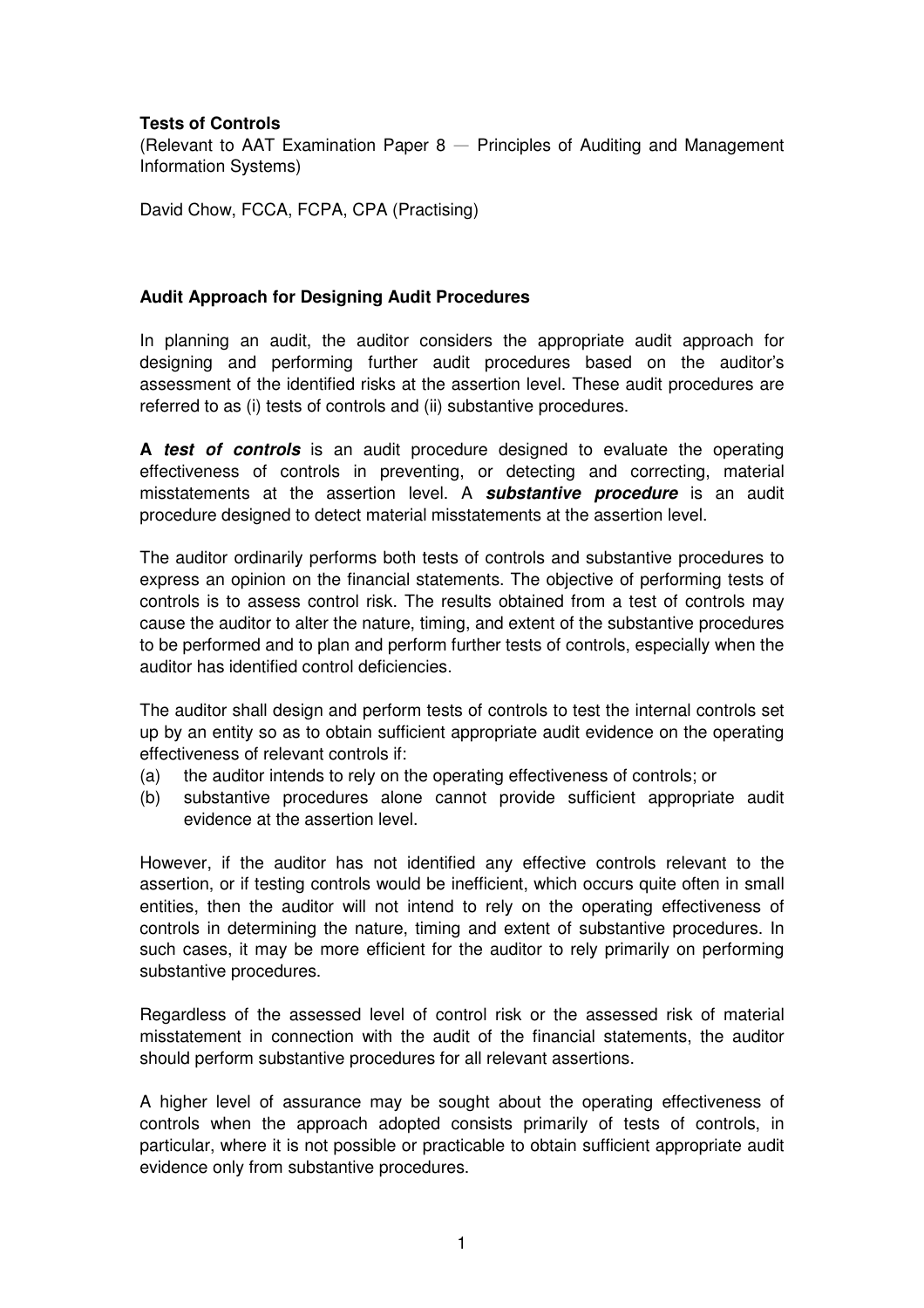## **Nature of Tests of Controls**

The *nature* of an audit procedure refers to its purpose (i.e. is it a test of controls or confirmation, recalculation, reperformance, or analytical procedure). The nature of the audit procedures is of the greatest importance in responding to the assessed risks.

Inquiry alone is not sufficient to test the operating effectiveness of controls. Accordingly, other audit procedures are performed in combination with inquiry. In this regard, inquiry combined with inspection or reperformance may provide a higher degree of assurance than inquiry and observation, since an observation is pertinent only at the point in time at which it is made.

The nature of the particular control influences the type of test of controls required to obtain audit evidence about whether that control has been operating effectively. For example, if operating effectiveness is evidenced by documentation, the auditor may decide to inspect the document. However, documentation may not be available or relevant for other controls (such as the assignment of authority and responsibility), or for some types of control activities (such as control activities performed by a computer). In such circumstances, audit evidence about operating effectiveness may be obtained through inquiry in combination with other audit procedures (such as observation or the use of CAATs).

### **Extent of Tests of Controls**

The extent of an audit procedure refers to the quantity to be performed, for example, a sample size or the number of observations of a control activity.

When more persuasive audit evidence is needed regarding the effectiveness of a control, it may be appropriate to increase the extent of testing of the control. As well as the degree of reliance on controls, the auditor may consider the following matters in determining the extent of tests of controls:

- (a) The frequency of performance of the control by the entity during the period.
- (b) The length of time during the audit period that the auditor is relying on the operating effectiveness of the control.
- (c) The expected rate of deviation from a control.
- (d) The relevance and reliability of the audit evidence to be obtained regarding the operating effectiveness of the control at the assertion level.
- (e) The extent to which audit evidence is obtained from tests of other controls related to the assertion.

# **Timing of Tests of Controls**

The *timing* of an audit procedure refers to when it is performed, or the period or date to which the audit evidence applies.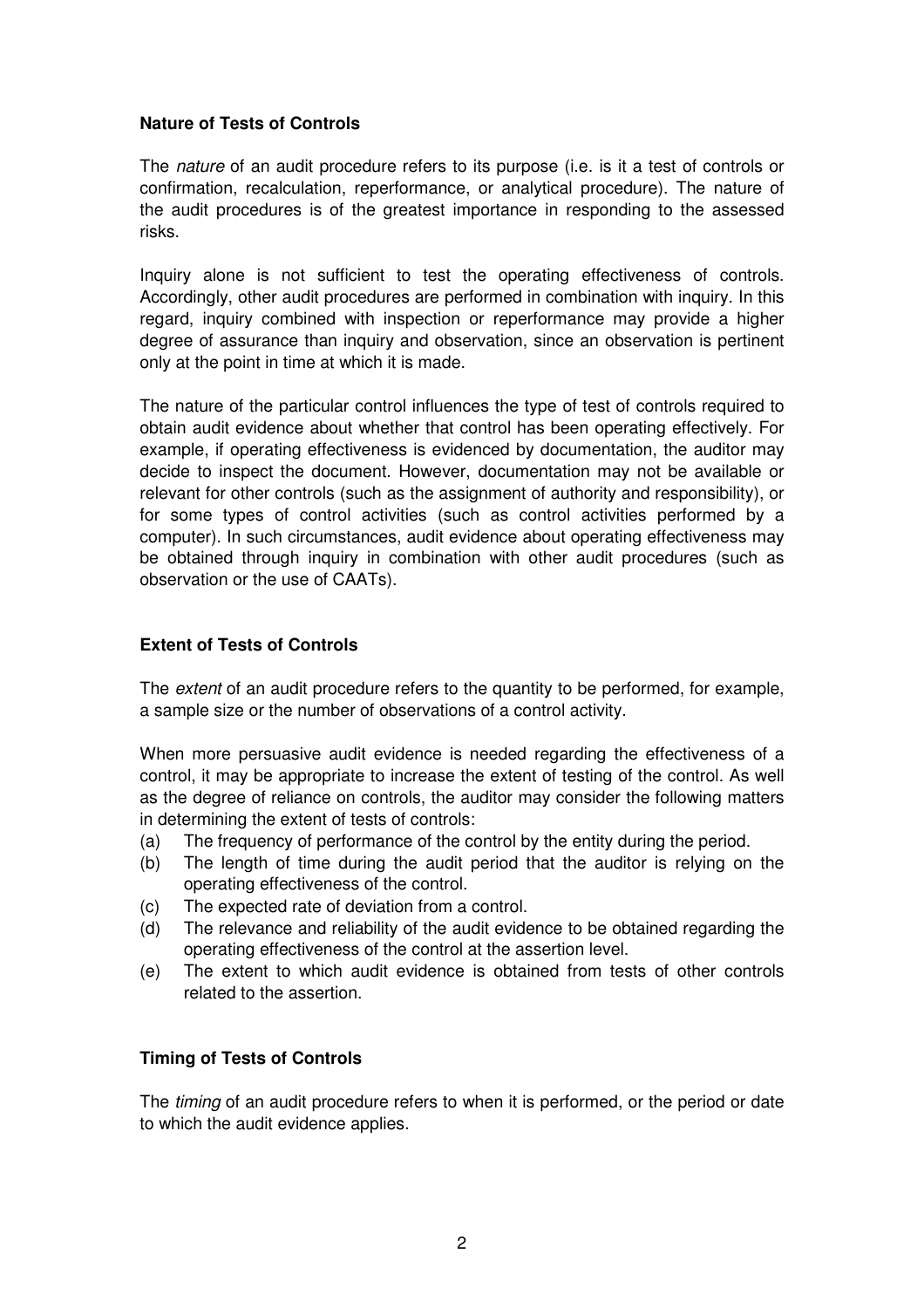To assess control risk for specific financial statement assertions, the auditor is required to obtain evidence that the relevant controls operated effectively during the entire period upon which the auditor plans to place reliance on those controls.

If the auditor obtains audit evidence about the operating effectiveness of controls during an interim period, the auditor shall ascertain whether there are any significant changes to those controls subsequent to the interim period and roll over the tests of controls over the remaining period.

If the auditor plans to use audit evidence from a previous audit about the operating effectiveness of specific controls, the auditor shall establish the continuing relevance of that evidence by performing inquiry, combined with observation or inspection, about whether significant changes in those controls have occurred subsequent to the previous audit. If there have been changes that affect the continuing relevance of the audit evidence from the previous audit, the auditor shall test the controls in the current audit. On the other hand, if no changes have occurred, the auditor shall spread the tests of controls over a three-year cycle. The auditor shall include in the audit documentation the conclusions reached about relying on such controls that were tested in a previous audit.

## **Designing and Performing Tests of Controls**

Tests of controls are performed only on those controls that the auditor has determined are suitably designed to prevent, or detect and correct, a material misstatement in an assertion. If substantially different controls were used at different times during the period under audit, then each is considered separately.

Testing the operating effectiveness of controls is different from obtaining an understanding of and evaluating the design and implementation of controls. However, the same types of audit procedures are used in each case. Therefore, it may be efficient for the auditor to test the operating effectiveness of controls at the same time as evaluating their design and determining that they have been implemented.

Furthermore, although some risk assessment procedures may not have been specifically designed as tests of controls, they may nevertheless provide audit evidence about the operating effectiveness of the controls and, consequently, serve as tests of controls.

# **Evaluating the Operating Effectiveness of Controls**

The concept of effectiveness of the operation of controls recognizes that some deviations may occur in the way controls are applied by the entity. Deviations from prescribed controls may be caused by such factors as changes in key personnel, significant seasonal fluctuations in the volume of transactions, and human error. The detected rate of deviation, in particular, in comparison with the expected rate, may indicate that the control cannot be relied on to reduce risk at the assertion level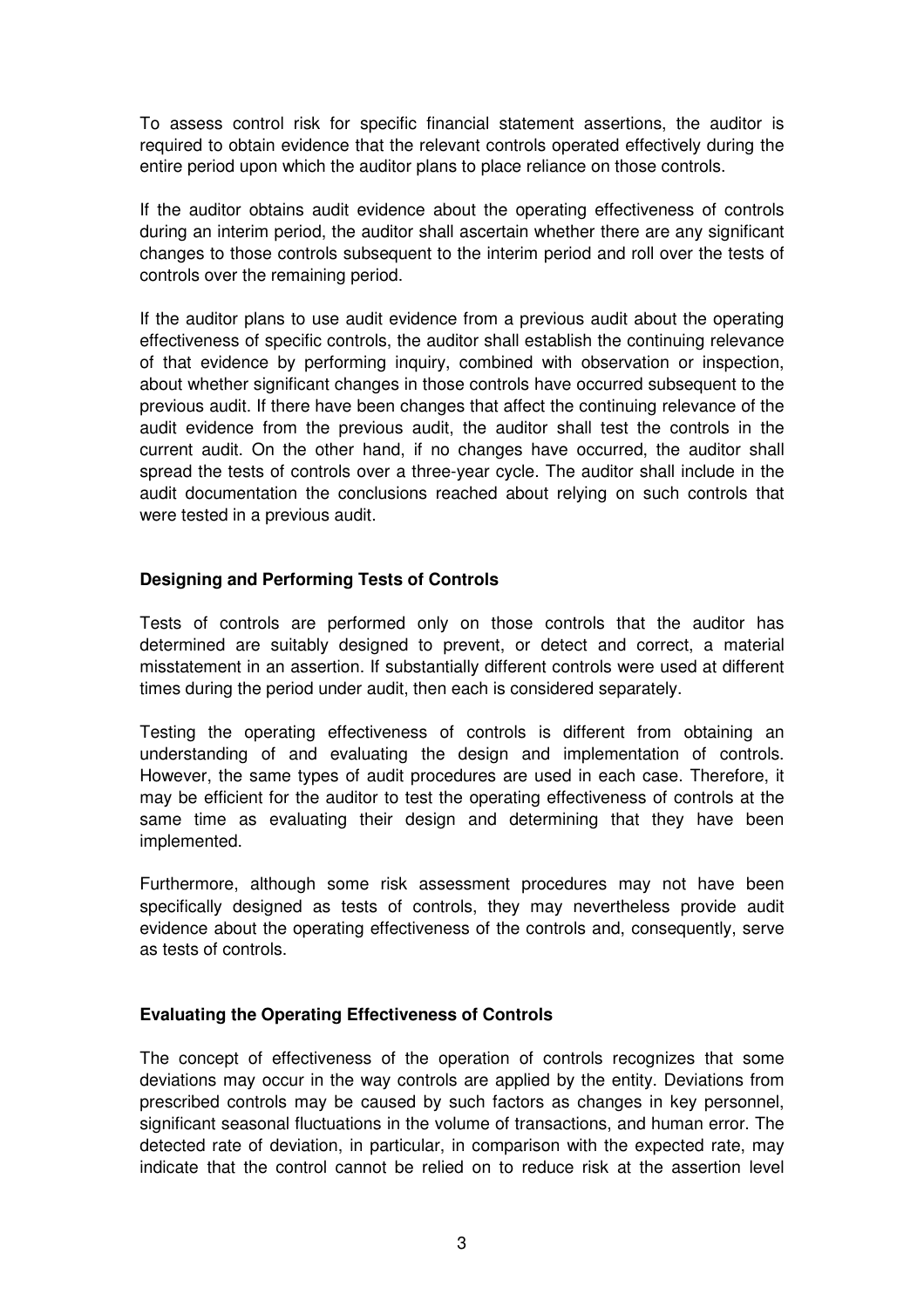assessed by the auditor. An unexpectedly high sample deviation rate may lead to an increase in the assessed risk of material misstatement, unless further audit evidence substantiating the initial assessment is obtained.

For tests of controls, no explicit projection of deviations is necessary since the sample deviation rate is also the projected deviation rate for the population as a whole. If the results of tests of controls have indicated deviations from controls upon which the auditor intends to rely, then the auditor shall make specific inquiries to understand these matters and their potential consequences, and shall determine whether:

- (a) the tests of controls that have been performed provide an appropriate basis for reliance on the controls;
- (b) additional tests of controls are necessary; or
- (c) the potential risks of misstatement need to be addressed using substantive procedures.

In analyzing the deviations identified, the auditor may decide to identify all items in the population that possess the common feature, for example, type of transaction, location, product line or period of time, and extend audit procedures to those items. Such deviations may be intentional, and may indicate the possibility of fraud.

If the auditor concludes that audit sampling has not provided a reasonable basis for conclusions about the population that has been tested, the auditor may:

- (a) request management to investigate misstatements that have been identified and the potential for further misstatements and to make any necessary adjustments; or
- (b) tailor the nature, timing and extent of those further audit procedures to best achieve the required assurance. For example, the auditor might extend the sample size, test an alternative control or modify related substantive procedures.

With respect to an automated control, it may not be necessary to increase the extent of testing due to the inherent consistency of IT processing. An automated control can be expected to function consistently unless the program is changed. Once the auditor determines that an automated control is functioning as intended, the auditor may consider performing tests on program change controls and to determine that the control continues to function effectively.

# **Sampling Risk**

Sampling risk is the risk that the auditor's conclusion based on a sample may be different from the conclusion if the entire population were subjected to the same audit procedure.

There are two types of erroneous conclusions arising from sampling risk relating to a test of controls: